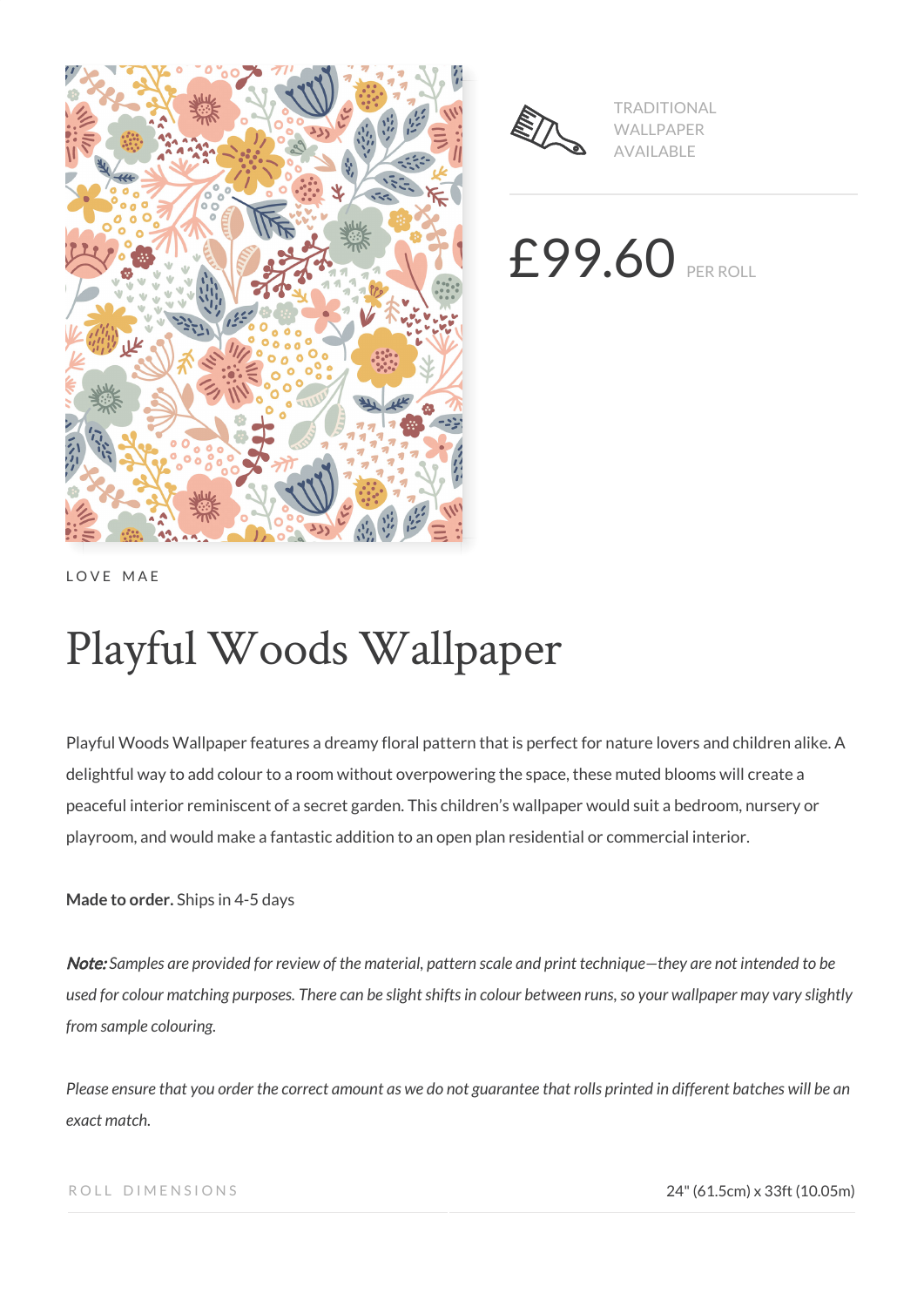| 24" (61.5cm)           |                   |                |                        | PATTERN REPEAT           |
|------------------------|-------------------|----------------|------------------------|--------------------------|
| <b>Straight Match</b>  |                   |                |                        | PATTERN MATCH            |
| Pre-trimmed Butt Join  |                   |                |                        | <b>FINISH</b>            |
| Washable               |                   |                |                        | CLEANABILITY             |
| Domestic & Commercial  |                   |                |                        | USAGE                    |
| ┞┛                     |                   | F              |                        | m.                       |
| STRIPPABLE<br>WASHABLE | STRAIGHT<br>MATCH | PASTE THE WALL | GOOD LIGHT<br>FASTNESS | DOMESTIC &<br>COMMERCIAL |

LOVE MAE

Love Mae is an Australian creative studio that designs and brings to life gorgeous children's wall coverings. A collection inspired by beauty, love and wonder. Wallpapers perfect for a little boy or girl's room.

Nestled in the coastal hills of Northern NSW Australia, Love Mae believes in a quality product that not only has a purpose but that is so very pleasing to the eye, it enhances your home and sometimes even your spirit.

#### ADDITIONAL INFORMATION

At Milton & King we have an exclusive range of children's wallpapers for you to choose from whether you're decorating your nursery, playroom, or your teenagers bedroom we have a wallpaper to suit your style and budget! With more than 500 wallpapers, we are bound to have the kids wallpaper you have been looking for.

## **Non-woven wallpaper advantages**

The most user-friendly wallpaper on the market.

Sourced from FSC Certified Forests and printed with water-based ink. Milton & King's wallpapers are of the highest quality, are environmentally friendly, and totally 100% vinyl-free.